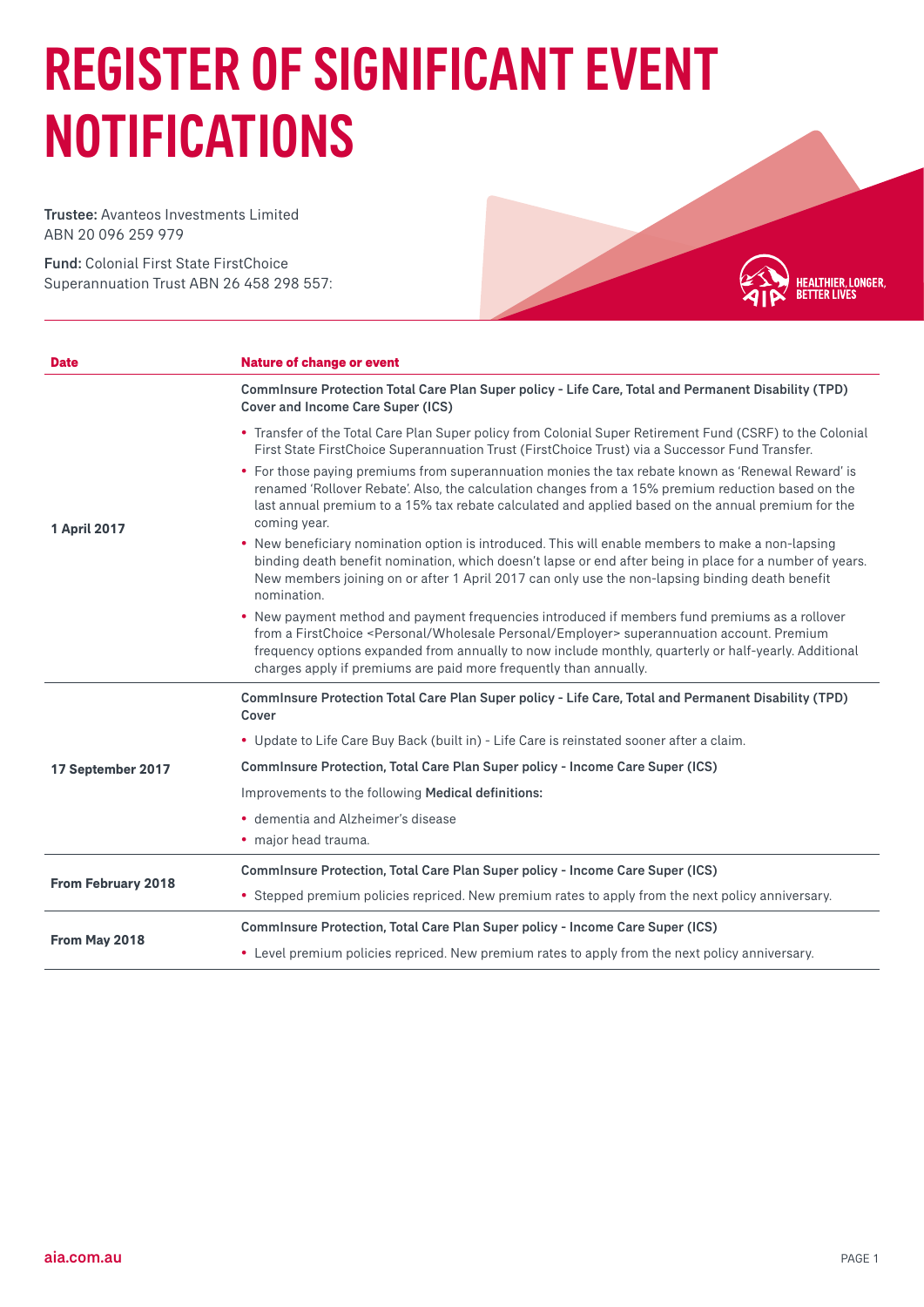| 23 September 2018  | Comminsure Protection Total Care Plan Super policy - Life Care, Total and Permanent Disability (TPD)<br>Cover                                                                                                                                                                                |
|--------------------|----------------------------------------------------------------------------------------------------------------------------------------------------------------------------------------------------------------------------------------------------------------------------------------------|
|                    | • TPD Cover - Domestic Duties test amended to remove the requirement for the member 'to be confined to<br>the home'.                                                                                                                                                                         |
|                    | • TPD Cover - misconduct exclusion amended so that it only applies if the disability arises solely from the<br>relevant professional misconduct.                                                                                                                                             |
|                    | • Life Care - improved the suicide exclusion by removing the words 'whether they're sane or insane'.                                                                                                                                                                                         |
|                    | • TPD Cover - improved the following definitions:                                                                                                                                                                                                                                            |
|                    | - loss of independent existence                                                                                                                                                                                                                                                              |
|                    | - activities of daily living.                                                                                                                                                                                                                                                                |
|                    | Comminsure Protection, Total Care Plan Super policy - Income Care Super (ICS)                                                                                                                                                                                                                |
|                    | • Improved the inbuilt Reduced waiting period feature. This feature is now more flexible because:                                                                                                                                                                                            |
|                    | - The group income protection no longer needs to be in place when the member applied for their<br>CommInsure Protection Policy.                                                                                                                                                              |
|                    | - A member can now use the feature if the group income protection has a continuation option so long as<br>they haven't taken it up.                                                                                                                                                          |
|                    | • We've changed the misconduct exclusion so that it only applies if the disability arises solely from the<br>relevant professional misconduct.                                                                                                                                               |
| 30 September 2019  | Legacy Total Care Plan Super policy - Life Cover (policies issued before 1 July 1997)                                                                                                                                                                                                        |
|                    | • Members have greater access to Life Cover if diagnosed as being terminally ill.                                                                                                                                                                                                            |
|                    | • Currently the policy advances the payment of the Life Cover benefit if a life insured is diagnosed as<br>being terminally ill with a life expectancy of 12 months or less. We have now extended this period to 24<br>months.                                                               |
| From 28 March 2020 | Comminsure Protection, Total Care Plan Super policy - Income Care Super (ICS)                                                                                                                                                                                                                |
|                    | • Stepped premium policies repriced. New premium rates to apply from the next policy anniversary.                                                                                                                                                                                            |
| 1 April 2020       | Comminsure Protection Total Care Plan Super policy - Life Care, Total and Permanent Disability (TPD)<br>Cover and Income Care Super (ICS)                                                                                                                                                    |
|                    | • Total Care Plan Super product is closed to new members. All existing product features, benefits and<br>options remain the same for existing members. Existing members can still manage their cover to suit<br>their changing insurance needs and continue to receive product improvements. |
|                    | • New agreed value income protection cover is no longer available in line with APRA's expectation.<br>This doesn't affect existing agreed value cover but members with indemnity cover won't be able to<br>change it to agreed value cover.                                                  |